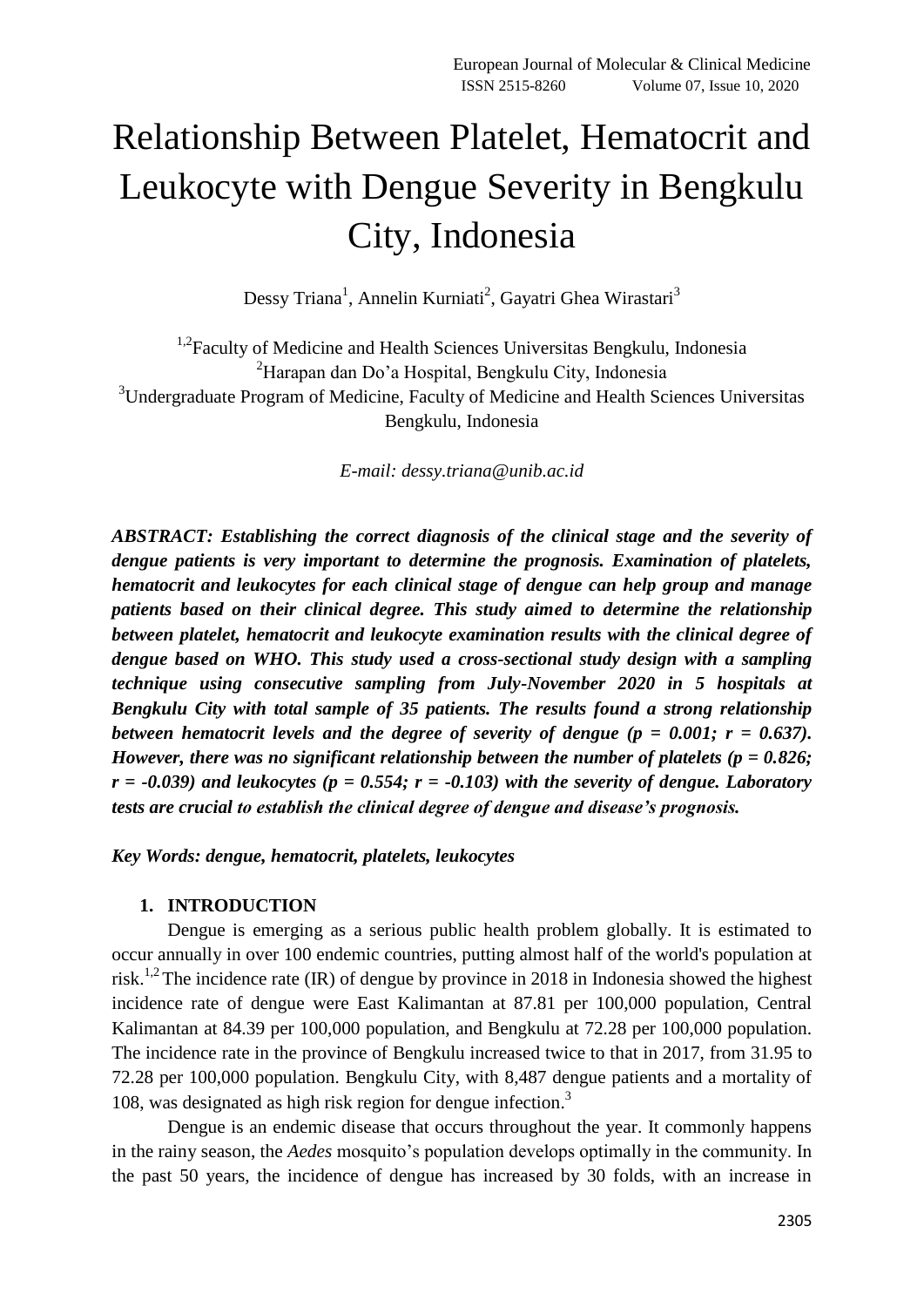geographical expansion to new countries and expansion from urban to rural areas. An estimated 50 million dengue infections occur every year and infected around 2.5 billion people live in the 128 endemic countries.<sup>4</sup>

Dengue Shock Syndrome (DSS) is a major problem in almost all DHF patients. Dengue shock syndrome occurs due to plasma leakage. Proper and early treatment on DHF patients is an important factor for successful recovery (5). According to WHO (2011), dengue is classified into four degrees, namely grade I, grade II, grade III, and grade IV, and DSS is included in degrees III and IV. Increased capillary permeability at this stage results in massive plasma infiltration into the interstitial space leading to hypovolemia resulting in a variety of complex manifestations and complications.  $6-8$ 

Early and accurate diagnosis, and an accurate assessment of the stage and condition of the patient are very important factors in determining the patient's prognosis. The more severe the patient's disease, the worse the prognosis.<sup>9,10</sup> Therefore an accurate assessment of the risk of shock is essential for adequate management, preventing shock and further bleeding. The main pathophysiology of DHF are manifestations of bleeding and circulatory failure.<sup>11,12</sup> Bleeding is usually caused by thrombocytopaty and thrombocytopenia, therefore it is necessary to check platelets. Increased hematocrit indicates the degree of hemoconcentration, thus, it is important in assessing plasma permeation.<sup>13</sup> It is hoped that the examination of platelets and hematocrit for each clinical degree of dengue will greatly assist medical personnel to make a diagnosis and determine the prognosis of dengue.

World Health Orgnization (WHO) criterion for clinical degree of dengue do not provide a definite value from the results of the examination of platelets, hematocrit and leukocytes for each clinical degree. The medical staff determines the degree of the clinic only based on clinical signs and symptoms, even though the examination of platelets, hematocrit and leukocytes plays an important role in helping diagnose dengue, especially if there is a plasma leak which can trigger shock.<sup>14</sup> Based on this data, the study aimed to see the relationship between the examination of the platelet, the value of the hematocrit and the level of leukocytes with the clinical degree or severity levels of dengue in adult patients at Bengkulu City, Indonesia.

### **2. METHODS**

This research was conducted in July 2020 and has been approved by Health Research Ethics Commite of the Faculty of Medicine and Health Sciences Universitas Bengkulu, by numbers 306/UN30.14.9/LT/2020. The study used an analytic observational study with crosssectional design.<sup>15</sup> The target population in this study was all adult patients with dengue in Bengkulu City. The accessible population in this study was all patient with dengue at Harapan dan Do'a Hospital, Ummi Hospital, Gading Medika Hospital, Dr. M. Yunus Hospital and Bhayangkara Hospital, Bengkulu City, Indonesia, between July 2020 to November 2020.

The research sample was 26 people. The research sampling technique used consecutive sampling for 5 months at 5 hospitals. Data collection begins with the signing of the consent sheet by the respondent and then completes the identity data sheet, then the characteristics of the research subject. Measurement of thrombocyte, hematocrit, and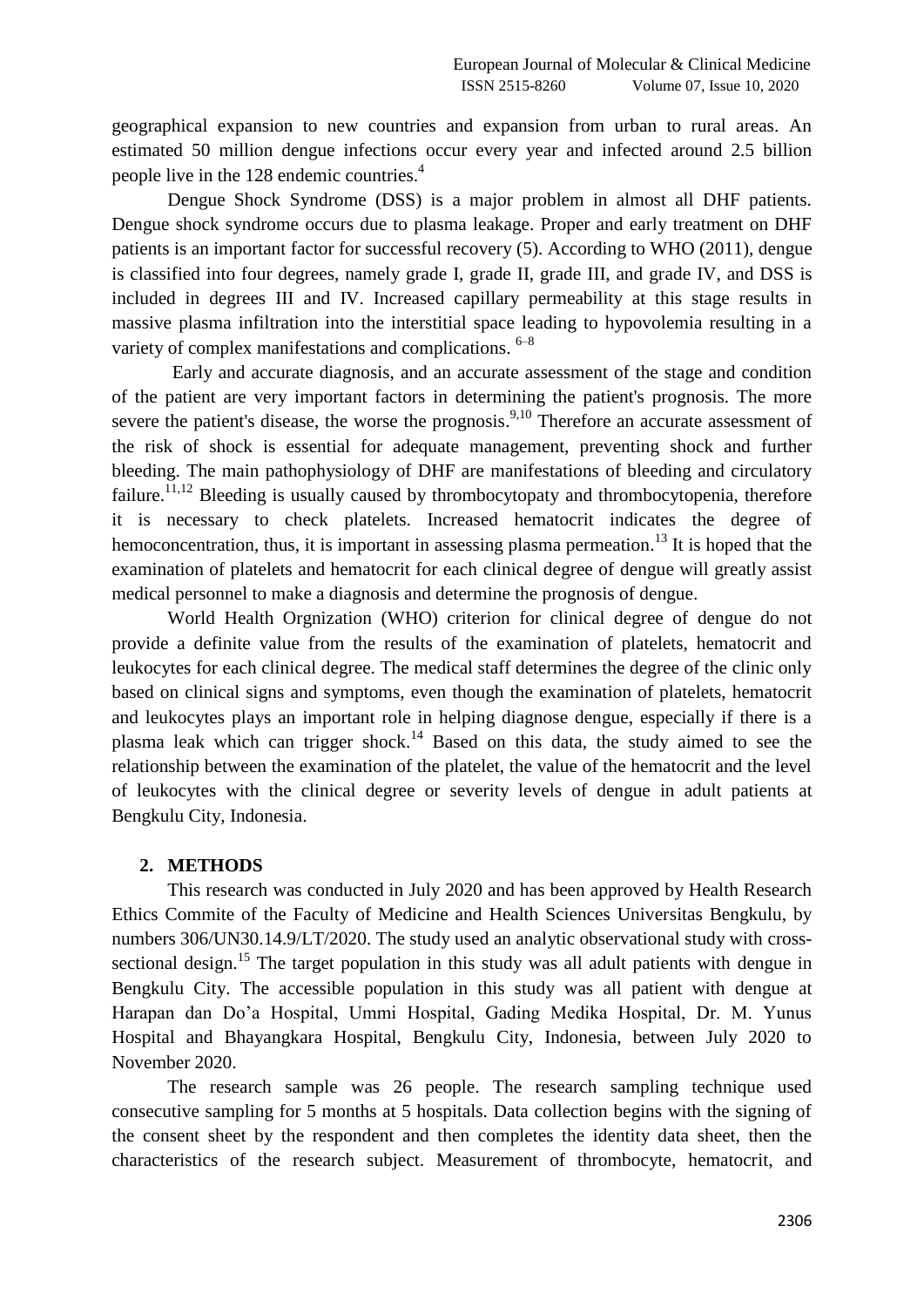European Journal of Molecular & Clinical Medicine ISSN 2515-8260 Volume 07, Issue 10, 2020

leukocyte levels in research subjects was carried out by using spectrophotometer method in the Clinical Pathology Laboratory of Bhayangkara Hospital and Harapan and Do'a Hospital, Bengkulu City. The respondents' vein bloods were collected from the cubital fossa after disinfection. Hypothesis testing used was bivariate analysis with Rank Spearman nonparametric hypothesis testing. Data analysis was performed by using SPSS version 23 software. 15

### **3. RESULT**

Table 1 shows the characteristics of the research subjects. Patients age ranged was from 19 years to 57 years of age. Mean  $\pm$  SD age was 34.03  $\pm$  11.29 years of age. The number of male was 15 patients (57.7%). The highest degree of dengue severity in grade I was 19 patients (54.29%).

| Characteristic                | $n$ (%)    | Mean ± SD         |
|-------------------------------|------------|-------------------|
| Age                           |            |                   |
| $17-37$ years<br>п            | 22(62.86)  | $33.08 \pm 10.40$ |
| 38-58 years<br>$\blacksquare$ | 13(37.14)  |                   |
| $>58$ years<br>$\blacksquare$ | 0(0)       |                   |
| <b>Sex</b>                    |            |                   |
| Laki-laki<br>п                | 22(62.86)  |                   |
| Perempuan<br>п                | 13(37.14)  |                   |
| Tingkat Keparahan DBD         |            |                   |
| Grade I<br>п                  | 19 (54.29) |                   |
| Grade II<br>п                 | 11(31.43)  |                   |
| Grade III<br>٠                | 5(14.28)   |                   |
| Grade IV<br>п                 | 0(0)       |                   |

Table 1. Frequency Distribution of Research Subjects

Platelet level (x1000 / mm3) was 8 for minimum and 312 for maximum with the average platelet of  $144.51 \pm 76$ . Platelet levels decrease according to the increase in the severity of DHF. There is no significant relationship between the platelet count and the severity of DHF. The strength of the relationship is inversely related, the lower the platelet count, the more severe the clinical degree of dengue. Data can be seen in table 2.

| Severity Level of Dengue              | Platelets Level $(x1000/mm^3)$ |  |
|---------------------------------------|--------------------------------|--|
| Grade I                               | $152.95 \pm 75.97$             |  |
| Grade II<br>$\blacksquare$            | $142.18 \pm 62.68$             |  |
| Grade III                             | $117.60 \pm 94.07$             |  |
| <b>Rank Spearman Correlation Test</b> | $p=0.825$ ; r= -0.39           |  |

Table 2. Relationship between Platelets and Dengue Severity

Hematocrits level (%) was 27 for minimum and 57 for maximum with the average platelet of  $40.34 \pm 5.58$ . There is a significant relationship between the number of hematocrit and the severity of DHF. The strength of the relationship was strong and directly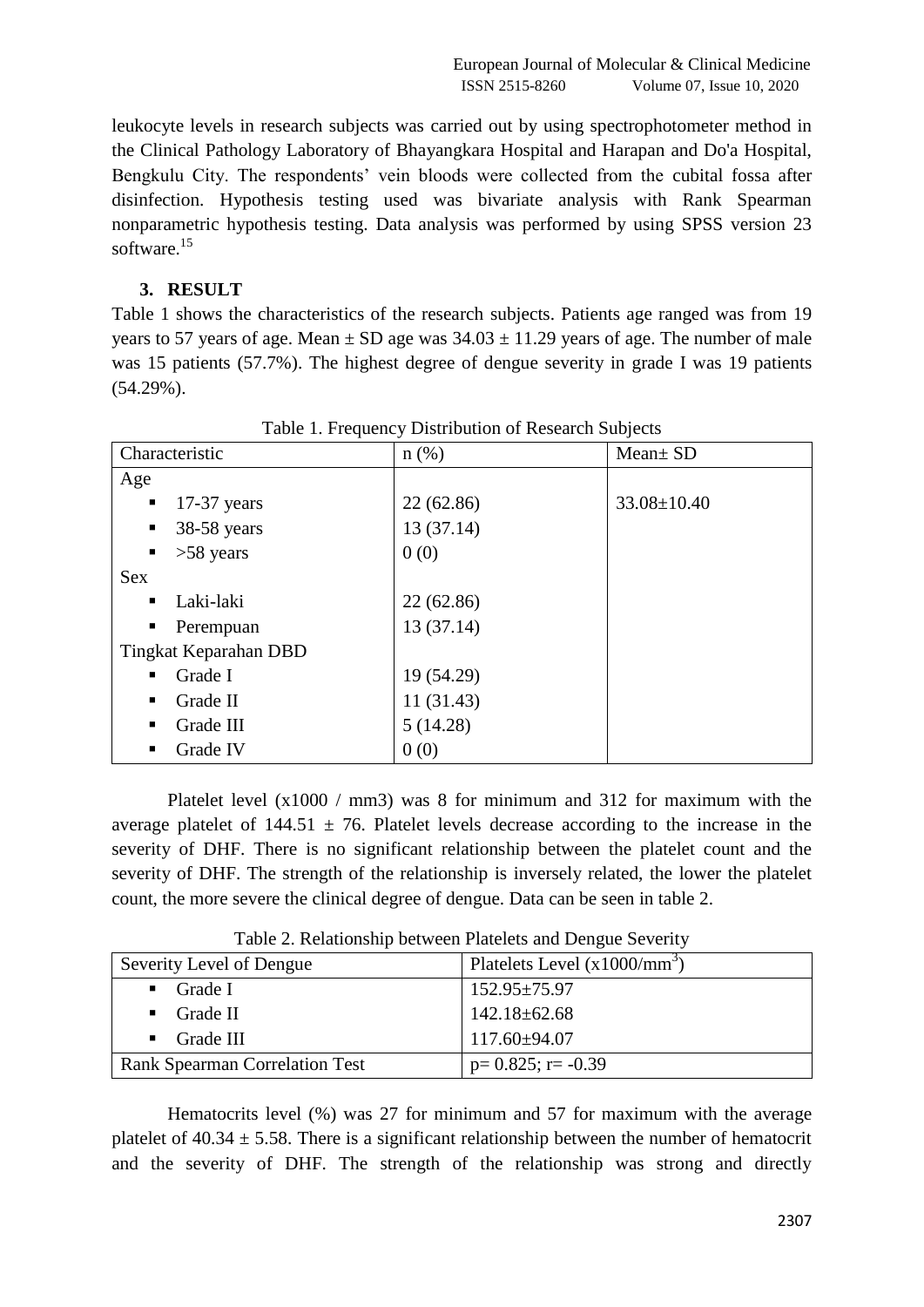proportional, the higher the hematocrit level, and the more severe the clinical degree of dengue was. Data can be seen in table 3.

| Severity Level of Dengue              | Hematrocyt Level (%)  |  |
|---------------------------------------|-----------------------|--|
| Grade I<br>$\mathbf{r}$               | $39.89 \pm 4.73$      |  |
| Grade II<br>$\blacksquare$            | $41.18 \pm 7.38$      |  |
| $\blacksquare$ Grade III              | $40.20 \pm 3.25$      |  |
| <b>Rank Spearman Correlation Test</b> | $p=0.001$ ; $r=0.637$ |  |

Table 3. Relationship between Hematocrit and Dengue Severity

Leukocyte level (x1000/mm3) was 2.8 for minimum and 19.1 for maximum with the average platelet of  $5.98 \pm 3.69$ . There was no significant relationship between the number of leukocytes and the severity of DHF. The strength of the relationship is inversely related, the lower the level of leukocytes, and the more severe the clinical degree of dengue. Data can be seen in table 4.

| Tuble is rectangularly because <b>Heathog</b> and Bengae Beverly |                               |  |
|------------------------------------------------------------------|-------------------------------|--|
| Severity Level of Dengue                                         | Leukocyt Level $(x1000/mm^3)$ |  |
| $\blacksquare$ Grade I                                           | $62.36 \pm 38.47$             |  |
| $\blacksquare$ Grade II                                          | $57.70 \pm 39.03$             |  |
| $\blacksquare$ Grade III                                         | $54.80 \pm 22.48$             |  |
| <b>Rank Spearman Correlation Test</b>                            | $p=0.554$ ; r= -0.103         |  |

Table 4. Relationship between Leukocytes and Dengue Severity

### **4. DISCUSSION**

Diagnosis of dengue and the course of the disease must be done accurately. In patients with DHF, laboratory examination shows thrombocytopenia and hemoconcentration.<sup>16,17</sup> The amount of platelet and hematocrit levels is often used as indicators of the severity of the disease. The number of leukocytes to see the cause of the infection (virus / bacteria). 7

In this study, there was a significant relationship between hematocrit and the severity of dengue, but there was no insignificant relationship between platelets and leukocytes and the severity of dengue. Based on this study the decrease in leukocyte levels and platelet levels cannot provide an idea of the degree of severity of dengue.

The results of the correlation between leukocytes and the clinical degree of dengue shows the mean number of leukocytes in grade I ( $62.36 \pm 38.47 \times 1000/\text{mm}^3$ ) and decreased in grade II (57.70 $\pm$ 39.0 x1000/mm<sup>3</sup>), and grade III (54.80 $\pm$ 22.48 x1000/mm<sup>3</sup>). The average number of leukocytes at each clinical degree was still within normal limits. This is because the patient came for treatment not on the first day of fever. Similar results were drawn by Idris (2017) in Samarinda and Dewi (2013) in Jakarta, there was no significant relationship between leukocyte levels and dengue severity, but the risk of shock in leukopenia was lower than those without leucopenia. $18,19$ 

The first day to the third day of fever is usually found leukopenia within normal limits. Leukopenia occurs due to bone marrow depression due to a direct or indirect viral infection process through the production of pro-inflammatory cytokines that suppress the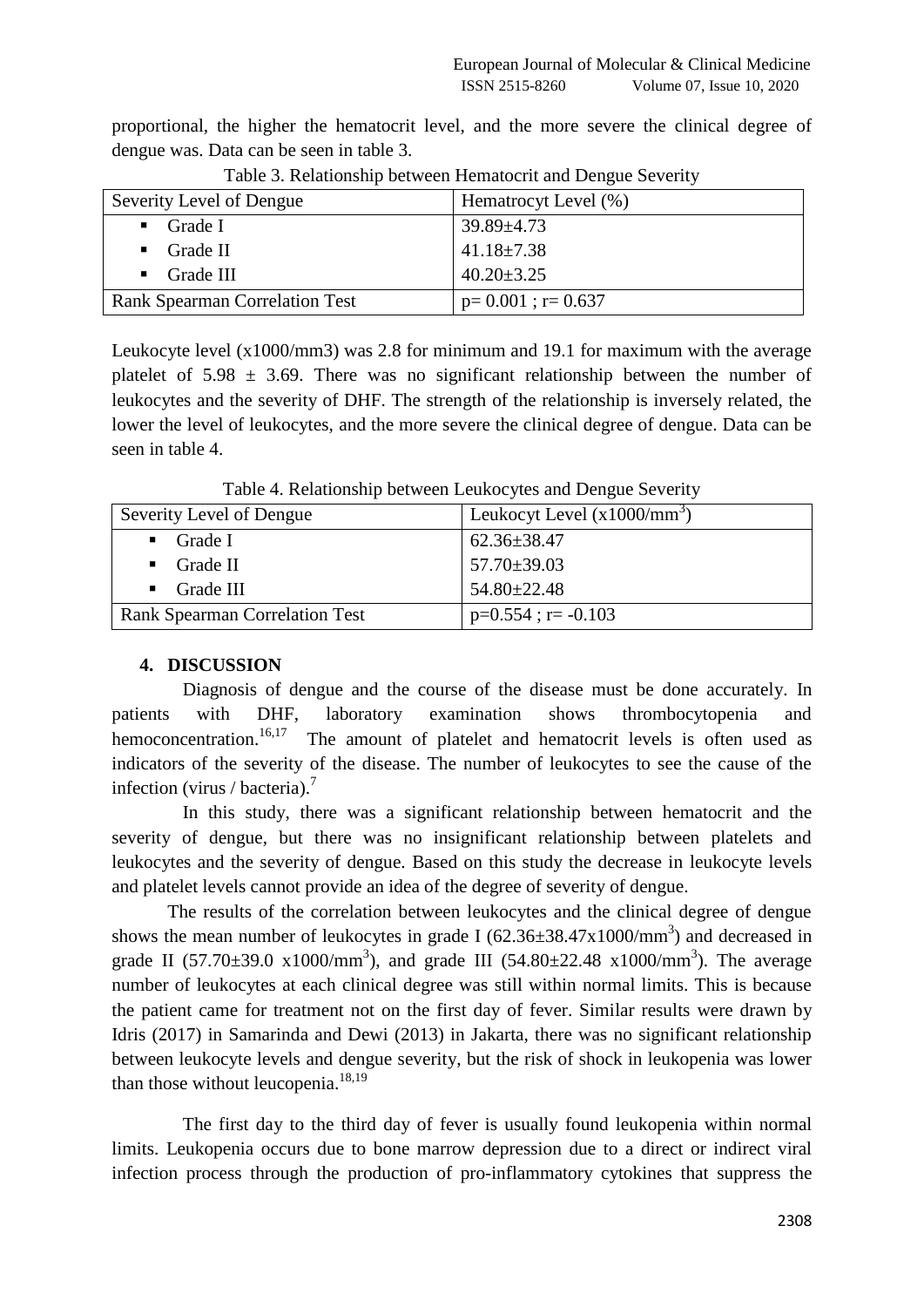bone marrow.  $20-22$  In severe shock, leukocytosis can be found, characterized by a large number of a typical transformed lymphocytes and absolute neutropenia.<sup>23</sup>

The results of platelet correlation and clinical degree of dengue shows mean platelet count at grade I (152.95 $\pm$ 75.97 x1000 /mm<sup>3</sup>) and decreased in grade II (142.18 $\pm$ 62.68 /mm<sup>3</sup>) and grade III (103.66  $x1000 / mm<sup>3</sup>$ ). Platelet levels in this study decreased at each degree, but the results of statistical analysis showed that there was no significant relationship between platelets and the severity of dengue in this study. The results of this study are similar to those of Syumarta (2014) in Padang, Aziz (2019) and Ayunani (2017).<sup>9,22,24</sup> A reduced amount of platelet is an indicator of plasma seepage. Plasma permeation is the result of an immunological reaction between the dengue virus and the body's defense system, which causes changes in the nature of the blood vessel walls, making it easier for fluids to penetrate. This is in line with previous studies that reported thrombocytopenia as a parameter of haematological abnormalities in dengue patients.<sup>25-27</sup>

The results of the correlation between hematocrit and clinical degree of dengue shows mean hematocrit levels were at grade I (39.89±4.73%) and slightly increased in grade II  $(41.18\pm7.38\%)$  and slightly decreased grade III  $(40.20\pm3.25\%)$ . Hemoconcentration or an increase in the percentage of hematocrit is caused by deficient blood plasma and is related to blood viscosity. Hemoconcentration can occur suddenly after a decrease in the number of platelets. Hemoconcentration in dengue patients is associated with vascular leakage.<sup>28</sup> Based on the research, there was a significant relationship between hematocrit levels and the degree of severity of dengue, with a strong and directly proportional relationship strength. The results of this study are similar to research conducted by Ulhaq (2019) in Padang, Cahyani (2019) in Jakarta and Ayunani (2017) in Lampung, Ikrima (2017) in Aceh.<sup>24,29-31</sup> Hemoconcentration is a sensitive indicator of plasma leakage, it is necessary to carry out periodic hematocrit examinations. The hematocrit value will decrease if hemodilution occurs, due to a decrease in blood cellular levels or an increase in blood plasma levels.<sup>32,33</sup>

#### **5. CONCLUSIONS**

There is no relationship between the number of leukocytes and platelets with the severity of dengue. There is a relationship between hematocrit levels and the degree of severity of dengue with a strong relationship. This means that the higher the hematocrit level, the heavier the clinical degree of dengue.

### **6. REFFERENCES**

- [1] Gubler D. Epidemic dengue/dengue hemorrhagic fever as a public health, social and economic problem in the 21st century. Trends Microbiol. 2002;10:100–3.
- [2] WHO. Global Strategy for Dengue Prevention and Control 2012–2020 [Internet]. WHO. 2012. 1–34 p.
- [3] Ministry of Health of Indonesia. INFODATIN (Situasi Demam Berdarah Dengue di Indonesia). Jakarta Selatan; 2016.
- [4] WHO. Comprehensive Guidelines for Prevention and Control of Dengue and Dengue Haemorrhagic Fever [Internet]. WHO Regional Publication SEARO. 2011. 1–195 p.
- [5] Putra IMBW, Hartawan INB, Gustawan IW. Karakteristik infeksi virus dengue pada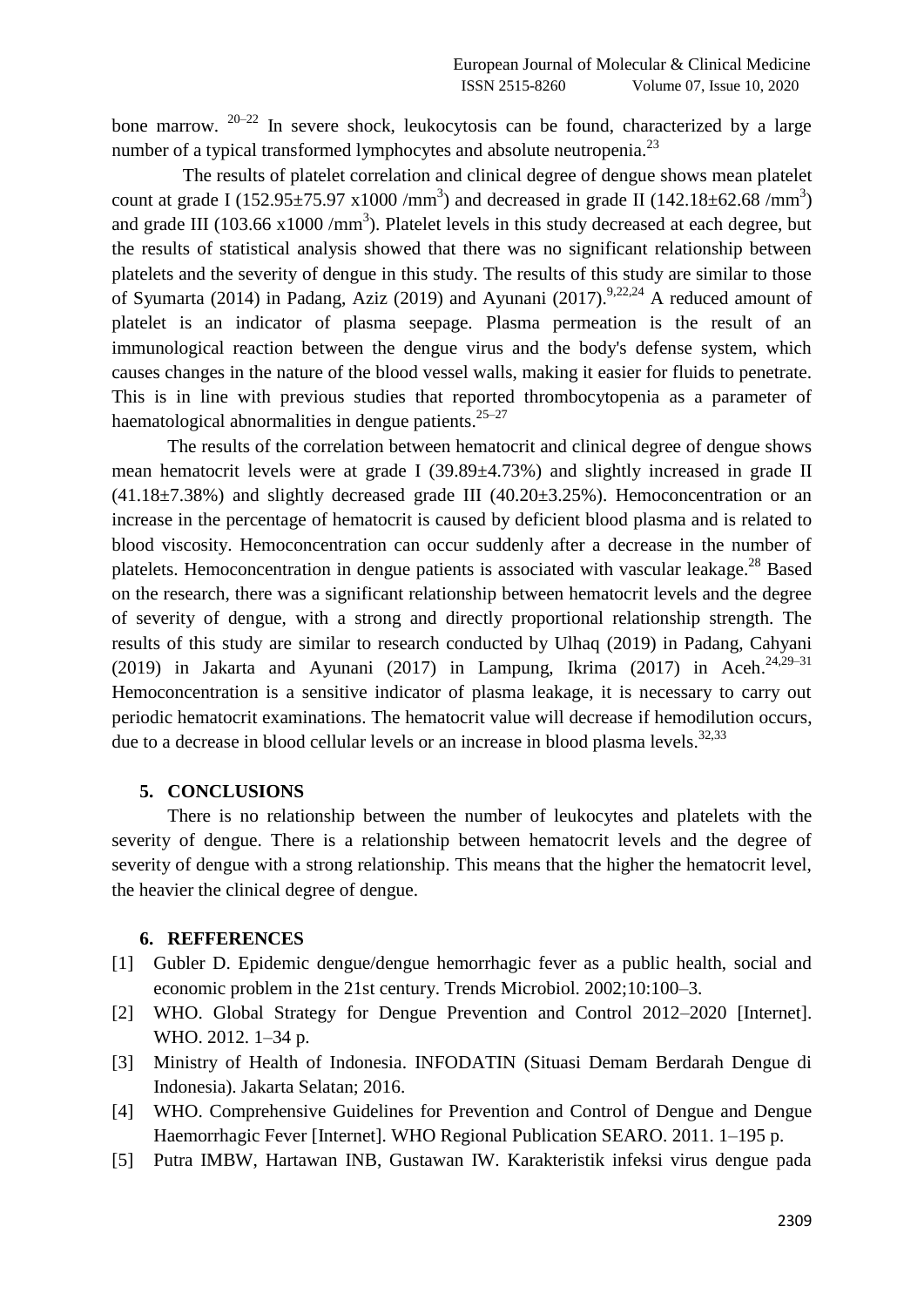pasien anak di poliklinik anak Rumah Sakit Umum Pusat (RSUP) Sanglah, Denpasar tahun 2016. Intisari Sains Medis. 2020;11(1):28.

- [6] WHO. Comprehensive Guidline For Prevention and Control of Dengue and Dengue Haemorrhagic Fever [Internet]. WHO, editor. WHO Regional Publication SEARO. New Delhi: WHO Regional Publication, SEARO No.29; 2011. 1–93 p.
- [7] Rini TY, Abadi S, Katu S, Bakri S, Rasyid H. Association of bacterial / viral infections with neutrophil-lymphocyte ratio, monocyte- lymphocyte ratio, and plateletlymphocyte ratio in patients presenting with fever. Eur J Mol Clin Med. 2020;07(03):1500–9.
- [8] Jayani I, Kurniawati C, Kadiri U. Korelasi Status Hemodinamik Dengan Derajat. Nursing Sciences Journal. 2018;1:123–32.
- [9] Syumarta.Y, Hanif.A R. Hubungan Jumlah Trombosit , Hematokrit dan Hemoglobin dengan Derajat Klinik Demam Berdarah Dengue pada Pasien. Kesehat Andalas. 2013;38(3):492–8.
- [10] Khair H, Studi P, Masyarakat K, Tinggi S, Kesehatan I. Faktor-Faktor Yang Berhubungan Dengan Lama Hari Rawat Inap Pada Pasien Dbd Di Rsud Barru Factors Relating To the Oldest in-Day in Dhf Patients in Barru Rsud. Infokes. 2019;9(2):158– 63.
- [11] Lockwood DN, Lambert S. Clinical practice in the tropics. Hunter's Tropical Medicine and Emerging Infectious Disease. 2013. 519–524 p.
- [12] B. P. Anzani. Perdarahan Pada Anak Dengan Diagnosis Infeksi Dengue Di Rs Dr . a . Dadi Tjokrodipo Routine Blood Test Result To Bleeding Manifestation on Children Diagnosed With Dengue Infection At. Kesehat Poltekkes Palembang. 2019;14(1):25– 31.
- [13] Davidson R, Brent A, Seale A. Oxford Handbook of Tropical Medicine. 4 th. Oxford Medical Publications. Oxford University Press; 2018. 1–1010 p.
- [14] Mayasari R, Sitorus H, Salim M, Oktavia S, Supranelfy Y, Wurisastuti T. Karakteristik Pasien Demam Berdarah Dengue pada Instalasi Rawat Inap RSUD Kota Prabumulih Periode Januari–Mei 2016. Media Penelit dan Pengemb Kesehat. 2019;29(1):39–50.
- [15] Dahlan MS. Besar Sampel dan Cara Pengambilan Sampel dalam Penelitian Kedokteran Kesehatan. 4th ed. Epidemiologi Indonesia; 2016. 105–120 p.
- [16] Soedarmo SSP. Demam Berdarah dengue Pada Anak. Jakarta: Universitas Indonesia Press; 2009. 5–15 p.
- [17] Ugi D, Dharmayanti N. Hubungan Kadar Trombosit, Hematokrit, Dan Leukosit Pada Pasien Dbd Dengan Syok Di Makassar Pada Tahun 2011-2012. Al Iqra Med J. 2018;1(1):31–40.
- [18] Idris R, Tjeng WS, Sudarso S. Hubungan antara Hasil Pemeriksaan Leukosit, Trombosit dan Hematokrit dengan Derajat Klinik DBD pada Pasien Anak Di RSUD Abdul Wahab Sjahranie Samarinda. Sari Pediatr. 2017;19(1):41.
- [19] Dewi MWU, Herawati S, Subawa N. Faktor-Faktor Yang Berhubungan Terhadap Derajat Berat Infeksi Virus Dengue Pada Pasien Dewasa Yang Dirawat Di Rumah Sakit Umum Pusat Sanglah Denpasar Bali. J Med Udayana. 2013;53(9):1689–99.
- [20] Masihor JJG, Mantik MFJ, Memah M, Mongan AE. Hubungan Jumlah Trombosit Dan